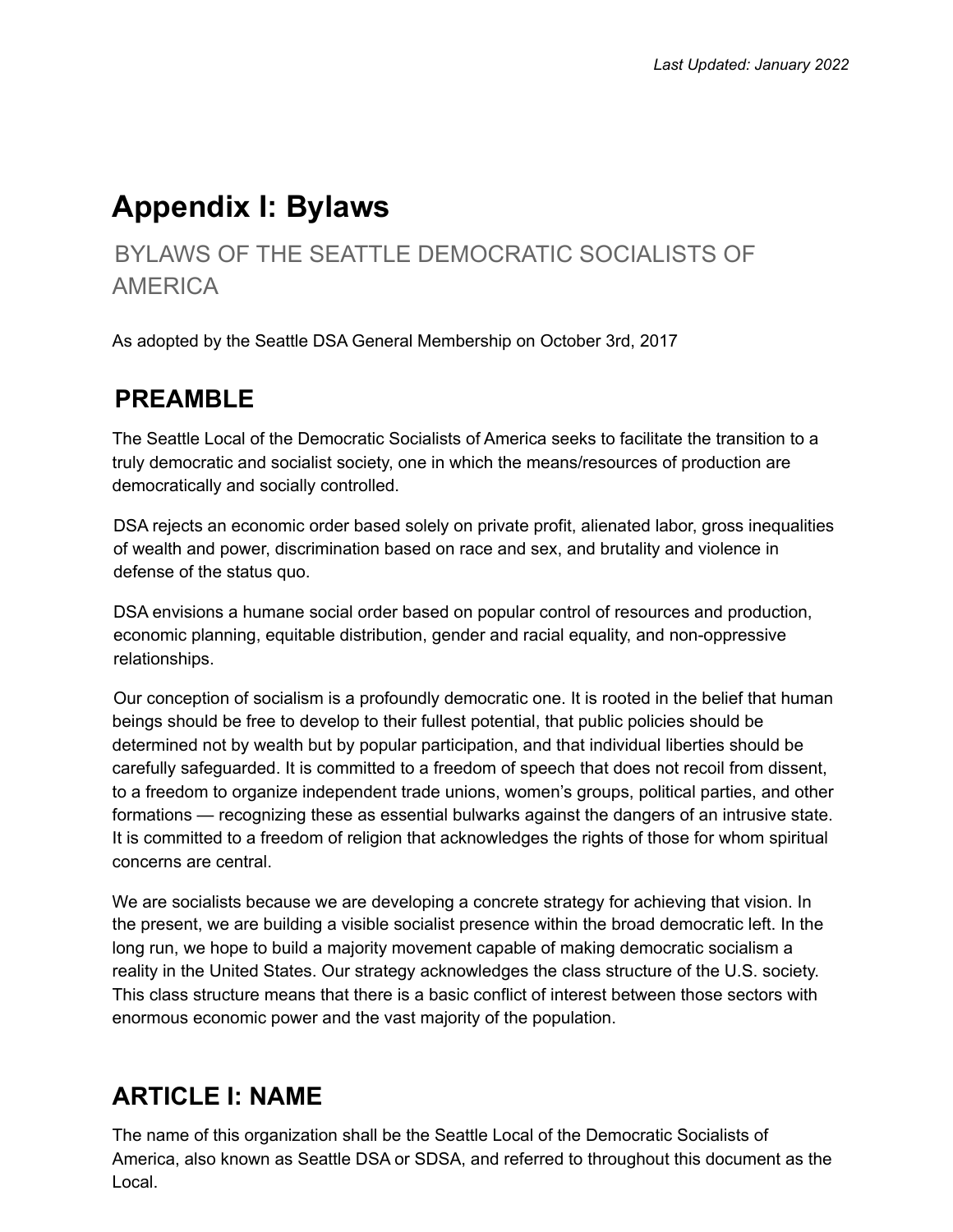### **ARTICLE II. BASIC ORGANIZATION AND CONVENTIONS**

**Section 1: General Membership.** The General Membership of the Local, meeting in Convention, General or Special Meeting, shall be the highest legislative body of the organization. Between Conventions and Special Meetings, the Local Council shall be responsible for the administration of the organization and the implementation of policies formulated by the General Membership.

**Section 2: Conventions.** The Local shall meet in Convention annually during the month of March, with at least sixty days notice given to all members. Notice will include pertinent questions before the Local and all necessary instructions for participation. The Convention shall meet to elect officers, adopt an annual budget, and to debate and decide primarily, but not exclusively, Local issues, the political orientation of the organization, and program direction.

**Section 3: Special Meetings.** A Special Meeting of the Local shall be called by the Local Council or by ten percent of members, with at least five days' notice given to all members. The call to the Special Meeting shall specify the matters to be discussed therein and no other matter may be brought to the floor. The Local Council may designate a previously scheduled Informational Meeting as a special meeting with at least five days' notice given to all members.

**Section 4: General Meetings.** The Local will hold General Meetings at least four times annually, the time and place of which shall be set in a schedule published and distributed by the Local Council. The Local Council will set the agenda for General Meetings, subject to amendment and approval by the members present. If a General Meeting will have any voting items for the membership to decide upon (amendments to the bylaws, resolutions, endorsements, etc), then the chapter must email the text of those voting items to the general membership no later than 14 days prior to the General Meeting, before 11:59pm Pacific Time. The subject line of the email must mention that it contains voting items for the next General Meeting, or else it shall be considered to have failed the deadline.

**Section 5: Informational Meetings.** The Local Council may call additional Local-wide Informational Meetings for a variety of reasons but at which official business will not be conducted and policies will not be set. For the purposes of these bylaws, Local-wide Informational Meetings shall not be considered General Meetings.

**Section 6: Rules.** All resolutions, amendments, and officer reports presented to the Local's membership at the Convention will allow for a question and answer period to be followed by speakers wishing to voice their opinions. All other rules covering the conduct of the Convention, General or Special Meeting shall be set by the Local Council or a committee it appoints for that purpose, subject to amendment and approval by the members present.

**Section 7: Electoral Endorsements.** The General Membership in Convention, General or Special Meeting is the only body authorized with making electoral endorsements on behalf of the Local. In exceptional situations the Local Council may endorse candidates by three-quarters vote where time constraints forbid holding a Special Meeting. Unless otherwise authorized,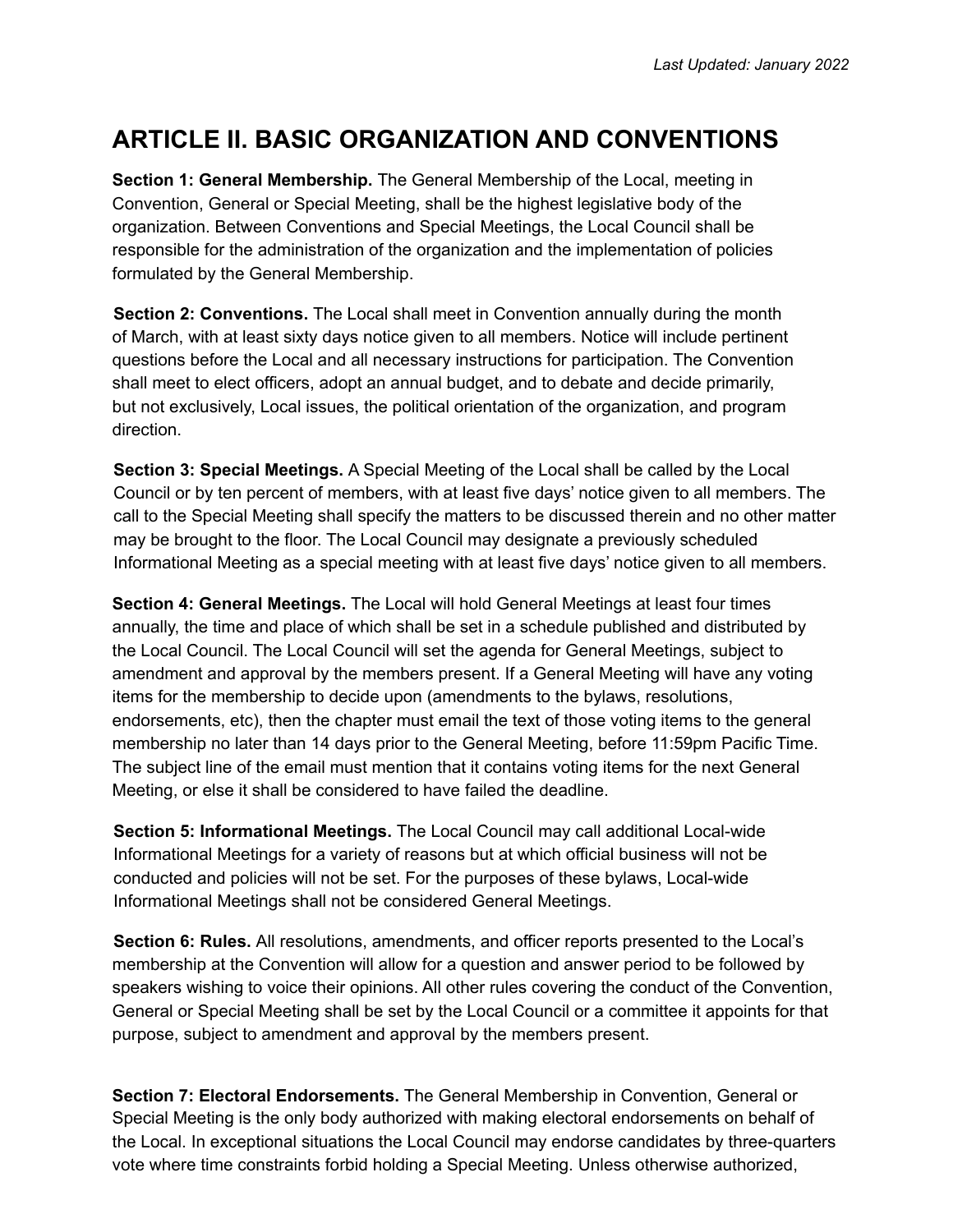members or committees of the Local are prohibited from campaigning as representatives of DSA for candidates or ballot measures that the Local has not officially endorsed. In order to be considered for an electoral endorsement, candidates must commit to refuse funding from all for-profit corporations and their corporate officers.

**Section 8: Public Representation.** Unless otherwise authorized, members, officers, or committees of the Local are prohibited from representing themselves as speaking on behalf of the Local on positions or policies that the Local has not officially endorsed.

**Section 9: Quorums.** Unless specified otherwise in these bylaws, a quorum of ten percent of the membership shall be required for valid meetings of the Convention, Special Meeting, or General Meeting.

### **ARTICLE III: MEMBERSHIP**

**Section 1: Definition.** Members in good standing will include all DSA members residing within the Local jurisdiction agreed upon by the National DSA and the Local, who have paid annual dues within the last year, have paid lifetime dues, or are current on their monthly dues, as verified by National DSA, and are not currently suspended or terminated from the Local. All Local members in good standing shall have full and equal rights of membership.

**Section 2: Voting and Office.** All Members in good standing shall be eligible to:

- a. Vote in all elections and matters, including policies and guidelines for the operation of the Local, brought before The General Membership, and
- b. Be elected as delegates from the Local to Regional, State, or National DSA convenings, after having been a Member for at least sixty days; and
- c. Be nominated or appointed to office in the Local, after having been a Member for at least ninety days.

**Section 3: Proxy Voting.** The Local Council will explore and may create a system for proxy voting at General Meetings. Prior to implementation, the Local must amend these bylaws outlining proxy voting rules.

**Section 4: Grievances.** The Local shall have an official grievance policy in accordance with national guidelines. When such guidelines are provided, the Local must amend these bylaws outlining the grievance procedure.

**Section 5: Member Discipline, Suspension, and Expulsion.** Pursuant to Article III, Section 4 of the National DSA constitution, the Local Council shall have the power to suspend or expel members from the Local. In order for such a finding to be made, another member must present written charges against the member in question to the Local Council. Members facing suspension or expulsion must receive written notice of charges against them at least fifteen days before a meeting of the Local Council and must be given the opportunity to be heard before the Local Council. A two-thirds vote is required to suspend or expel a member. The Local Council will only have the power to suspend or expel a member from the Local. Only the National organization shall have the power to suspend or expel a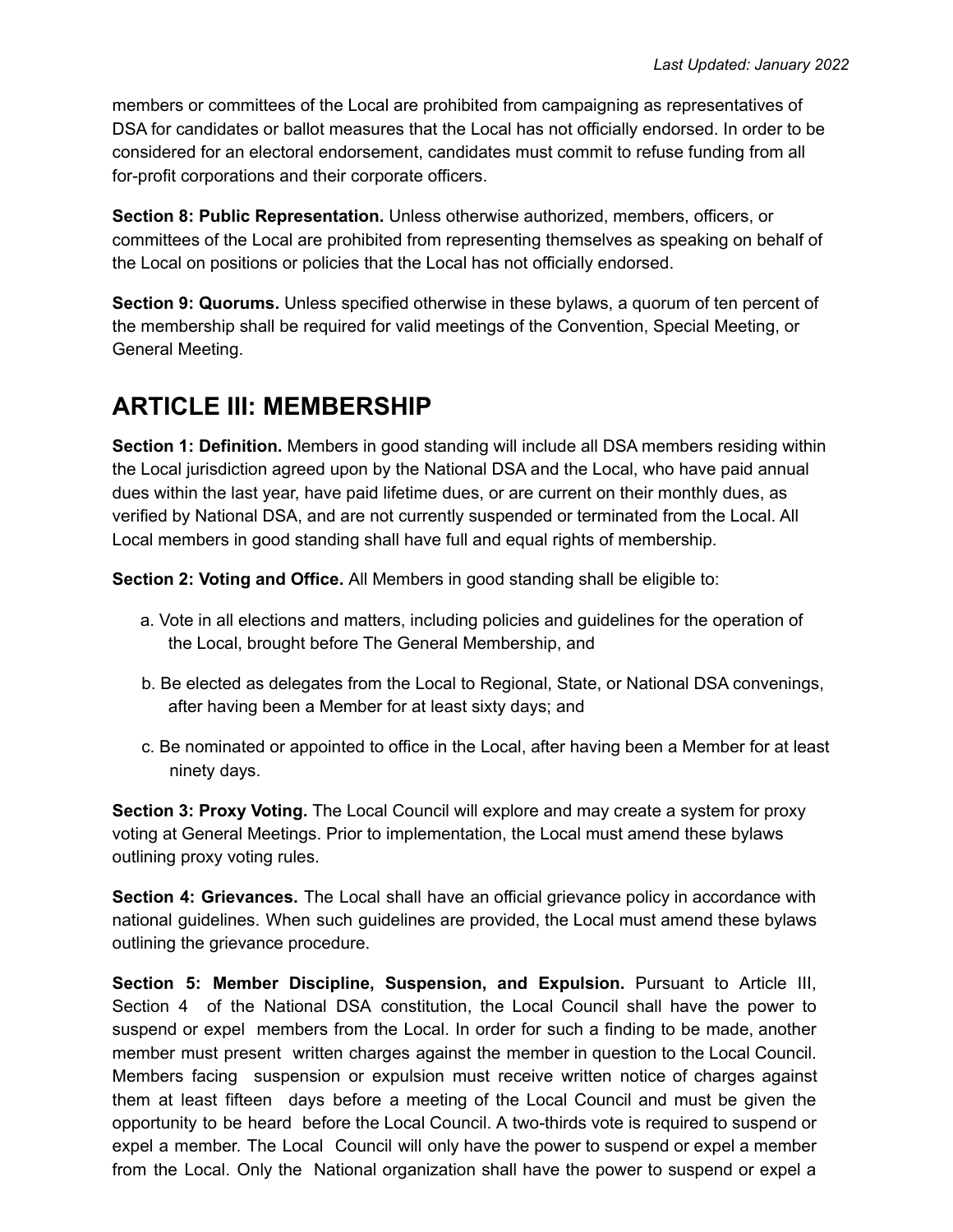member from the National organization. Decisions on suspension or expulsion may be appealed at the Local Convention,

General or Special Meeting, or to the National Political Committee of DSA.

Members may be disciplined:

- a. if they are found to have harassed or acted violently against another member; or b. if they are found to be in substantial disagreement with the principles or policies of the organization; or
- c. if they consistently engage in undemocratic, disruptive behavior; or
- d. if they are found to be engaged in coordinated entryist behavior on behalf of an outside Organization.

### **ARTICLE IV: ELECTIONS**

**Section 1: Nominations.** All members of the Local Council shall be elected at the Local's annual Convention. Nominations to run for the Local Council may be submitted to the Elections Committee in advance of the Convention. Nominations from the floor of the Convention, with eight members who are eligible to vote seconding the nomination, are also allowed. Any member may nominate another member in good standing for elected position in the Local. No one may nominate themselves. No member shall be in more than one elected position, unless no other eligible candidate wishes to run, with the exception of national delegates.

**Section 2: Process.** The elections process shall be fair, transparent, and democratic. There shall be a vote by secret ballot for each contested office at the Local Convention. The Local Council will be responsible for ensuring that elections are held, and shall appoint an Elections Committee to oversee the process at least ninety days prior to the Local Convention. The Elections Committee shall solicit and receive nominations for the positions to be elected, certify eligibility, conduct the election and certify the results. Members of the Elections Committee are ineligible for office. No candidate shall be involved in handling or counting ballots.

Elections shall be held using ranked choice voting. For elections with a single winner San Francisco Instant Runoff Voting will be used. For elections with multiple winners, Scottish Single Transferable Vote will be used. In cases where diversity requirements are not met, we default to the member(s) who would meet the requirements that are ranked highest, and remove the member who does not meet any requirements who was ranked lowest. Those running may also choose to step aside.

**Section 3: Noticing of Elections.** Along with notice of the Local's annual Convention (see Article II, section 2), the Local Council shall include the time and place of the election, qualifications for office, and the process for nominations.

**Section 4: Working Group and Committee Chair Elections.** Working groups and committees may have elections via the same processes listed in this section by announcing an election of new chairs at least fourteen days in advance of an election meeting with a call for nominees. Nominees for chairs of working groups may not nominate themselves, but only need one other member to nominate them to be considered a nominee.

# **ARTICLE V: LOCAL COUNCIL**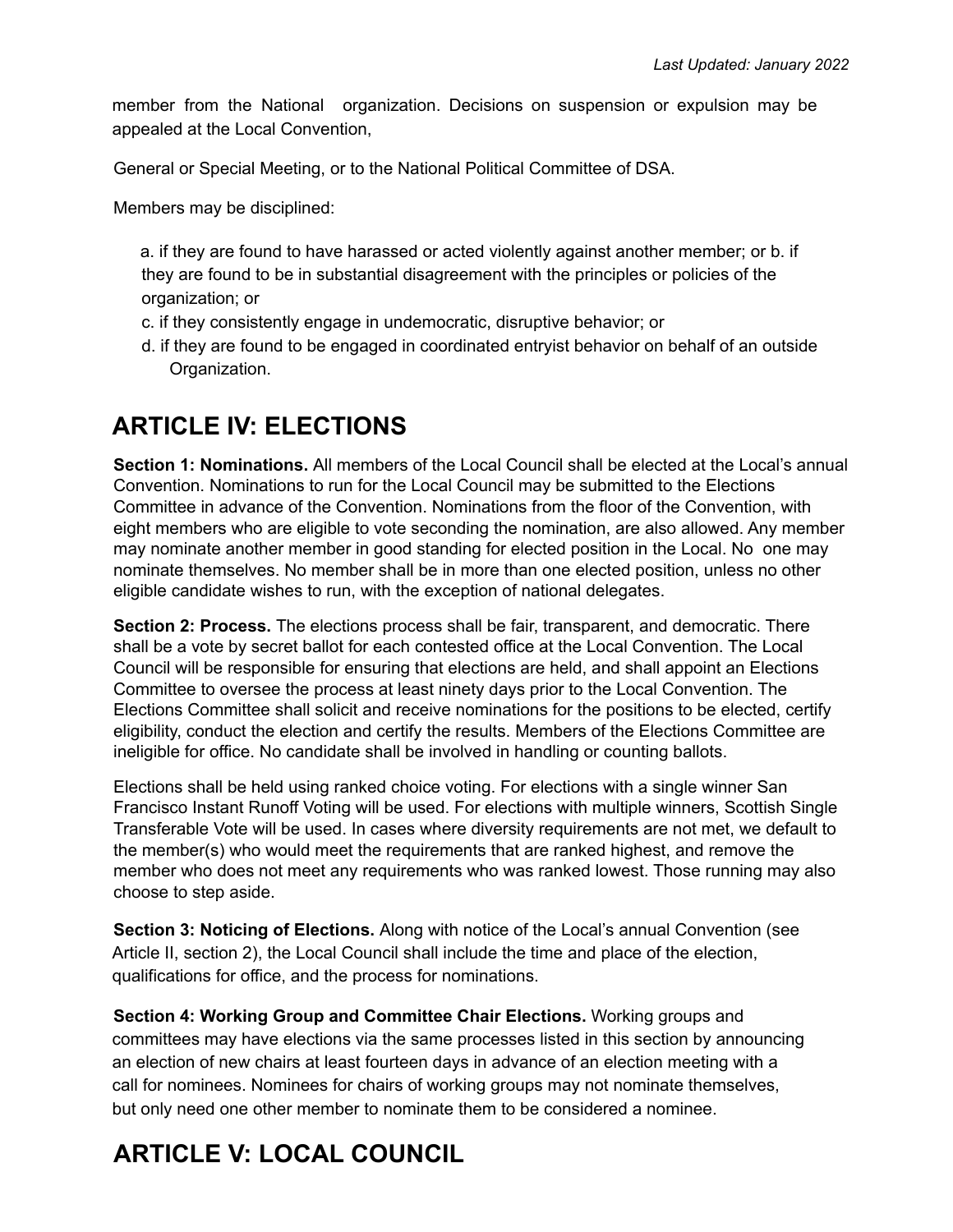**Section 1: Purpose.** The Local Council is the democratically elected leadership body. It serves as the second highest legislative and judicial body, below General Membership. The Local Council manages the day-to-day affairs of the Local between General Meetings. This includes handling finances, accounts, member data, as well as voting on resolutions as it sees fit.

**Section 2: Vacancies.** In the event of a vacancy on the Local Council, the Local Council may appoint a replacement by majority vote to serve until the following election, subject to approval of the General Membership.

**Section 3: Terms.** Officers shall be elected at the annual convention and take office thirty days later. Their terms shall last until thirty days after the completion of the following annual convention, approximately one year later.

**Section 4: Oversight.** The Local Council will oversee all Committees and other official formations of the Local. See Article VI for more information on Committees.

Section 5: State of the Local. The Local Council is responsible for presenting a "State of the Local" address each year at the annual Local Convention.

**Section 6: Conflict Resolution.** The Local Council is responsible for fairly adjudicating disagreements between members or groups of members within the Local. This shall include developing and overseeing an accountable and fair mechanism of conflict resolution.

**Section 7: Meetings and Voting.** Unless stated otherwise in these bylaws, all elected and appointed members of the Local Council have full and equal voting rights for Local Council decisions. The Local Council shall hold official meetings no less than once every month, the time and place of which shall be set in a schedule published and distributed by the Local Council to the General Membership no less than seven days prior. Regular meetings of the Local Council may be attended by all members in good standing and minutes must be provided to the General Membership.

**Section 8: Special Meetings.** Special Meetings of the Local Council may be called by at least four of its members on at least five days' notice to Local Council members and the General Membership when time constraints prohibit scheduling a regular meeting. The call to the Special Meeting shall specify the matters to be discussed therein and no other matter may be brought to the floor. Special Meetings of the Local Council may be attended by all members in good standing and minutes must be provided to the General Membership.

**Section 9: Quorum.** A quorum of fifty percent shall be required for a valid meeting of the Local Council.

**Section 10: Composition.** The Local Council shall consist of 9 elected Council Members. There shall be three Chairs, one Secretary, One Treasurer, and four Elected Organizers.

**a. Co-Chairs:** The Co-Chairs shall be the official public spokespersons for the Local. The Co-Chairs shall organize and preside over all official meetings of the organization and the Local Council.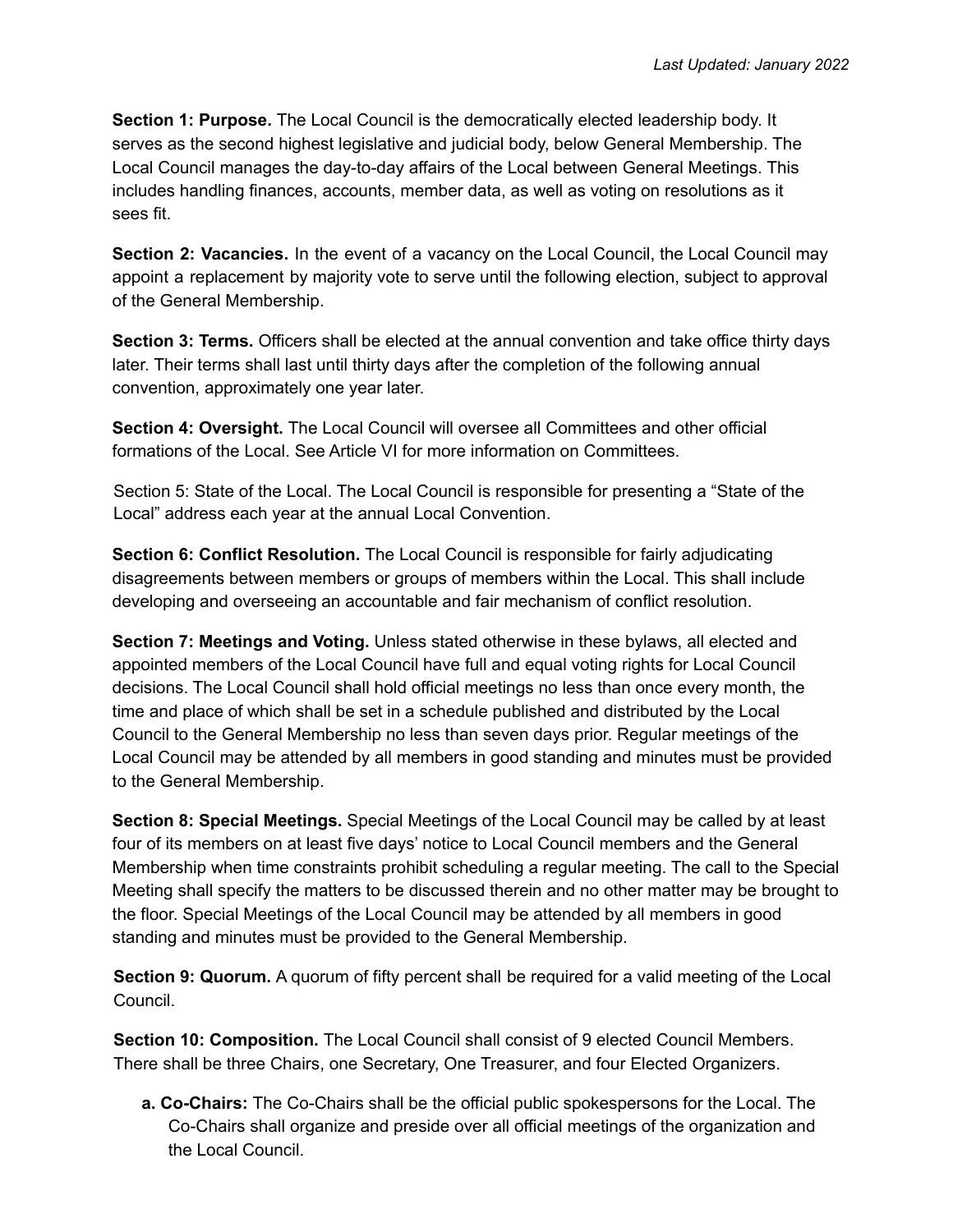The Co-Chairs shall act as, or appoint, the official representatives of the Local to the National Organization and to other DSA Locals. This does not apply during official business at the National DSA Convention, when Local Delegates may act independently on behalf of the Local's membership.

The Co-Chairs serve as executive officers of the Local, and they are listed on financial accounts along with the Treasurer. Expenditures over \$200 must be approved by the Treasurer and no less than one Co-Chair.

Of the co-chairs, no more than two shall be cis men and no less than one shall be black, indigenous, or a person of color. In addition, at the time of their election, at least one Co-Chair must be a person with a current annual income less than twice the City of Seattle minimum wage for large employers who pay towards medical benefits. If these conditions cannot be met by the candidates who are running, priority will be given based on meeting the most conditions possible.

- **b. Secretary:** The Secretary is responsible for taking minutes of all General Membership and Local Council Meetings, and shall be responsible for publishing these minutes, as well as resolutions, reports, and other official records of the Local. The Secretary may appoint, but must oversee, a temporary proxy minutes-taker for any meeting. That proxy may not vote on behalf of the Secretary. Additionally:
	- 1. The Secretary shall transfer official records in good condition to their successor.
	- 2. The Secretary will assume the responsibilities of one of the Co-Chairs, if all Chairs are unable to do so.
- **c. Treasurer:** The Treasurer will be responsible for administration of funds, budget, and financial organization of the Local, including overseeing fundraising activities for the Local. All funds collected by the Local will be turned over to the Treasurer, who shall deposit them in a bank account under the name of the Local. The Treasurer will report to the Local Council on the financial status of the organization at each Local Council Meeting. The Treasurer will maintain transparent and open financial reports available to the entire membership upon request to a member of the Local Council. The Treasurer will be responsible for ensuring that membership dues are paid up-to-date. The Treasurer will prepare the annual Local budget, and deliver the Local financial report at General Meetings of the Local. The treasurer will prepare and post at least once a month, in a location accessible to the members of the Local Council, a written financial report that includes categorized income and expenditures, beginning and ending balances, and beginning and end dates for the time period encompassed by the report.
- **d. Elected Organizers:** The Elected Organizers shall be responsible for creating and maintaining Committee structures (see article VI: Committees). They shall act as liaisons to Committees and Working Groups, and work to support both groups.

The elected organizers will also be responsible for maintaining member data, developing the policies that determine how it gets used, and ensuring it stays secure.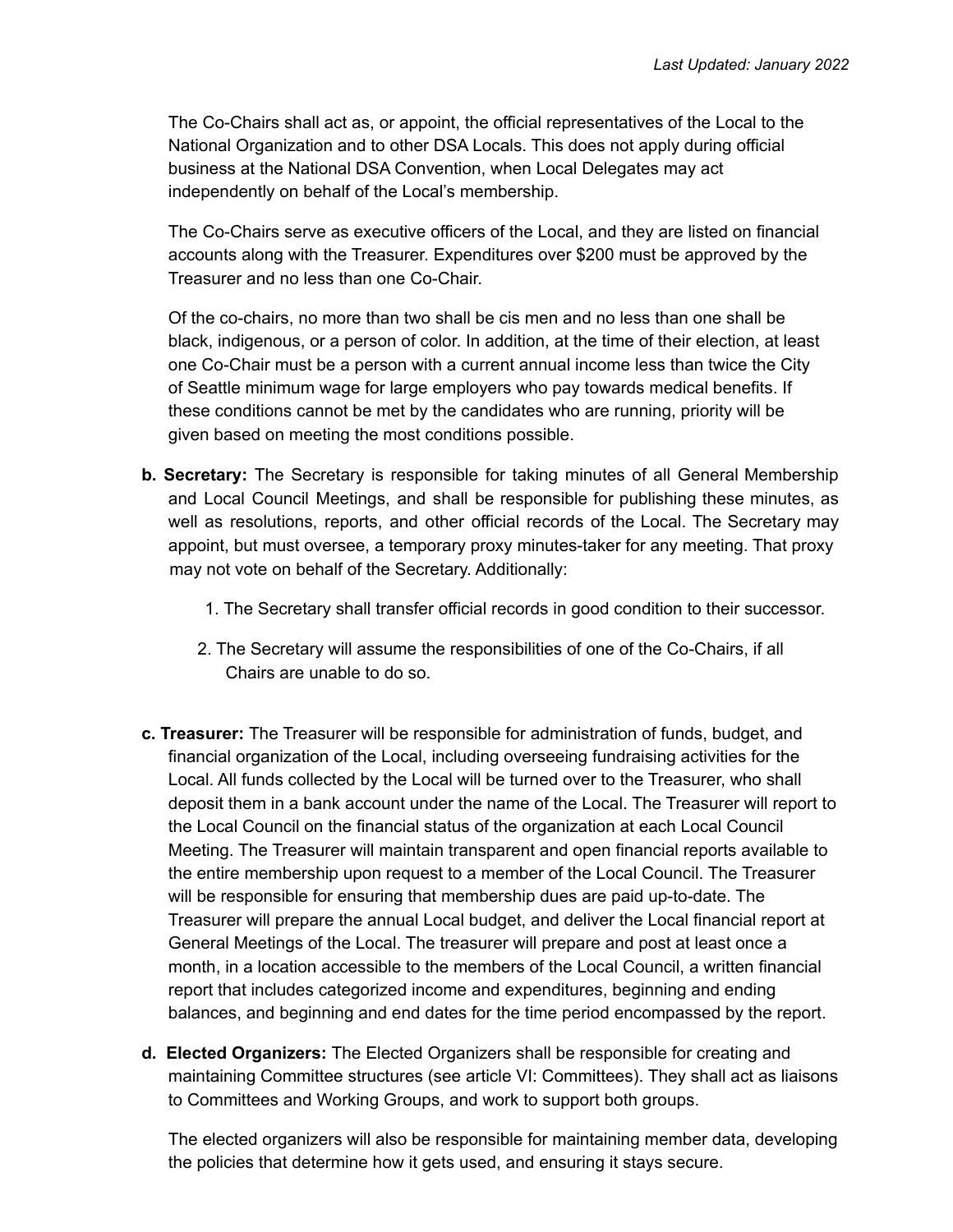Of the elected organizers, no more than two shall be cis men and no less than two shall be black, indigenous, or people of color, unless no other eligible candidates wish to run.

**Section 11: Termination of Local Council Members.** Termination of a Local Council Member may be initiated in two ways. First, the Local Council may vote to remove an Officer from the Local Council in the event that the member is unable or unwilling to perform their duties.

Removal of a Local Council member requires a three-quarters majority vote by the Local Council. The Local Council must notify the Officer in writing of the termination and they may request to appeal the decision at the next general membership meeting. Reinstatement of a terminated Officer requires a two-thirds majority vote of the membership present at a General Membership meeting.

Alternately, a petition to remove one or more Council Members, signed by no less than ten percent of the members, may be presented to the Local Council; the Local Council must then call a Special Meeting where by a two-thirds majority the membership may terminate the Local Council Member. Grounds for termination include but are not limited to:

- a. missing more than two Local Council meetings in succession or three meetings during the term without an acceptable excuse; or
- b. gross incompetence, witting mismanagement of funds, consistently acting or encouraging action in contravention of the best interests of the organization.

### **ARTICLE VI: COMMITTEES**

**Section 1: Definition and Structure.** A committee is a substructure of the Local Council. Committees do primarily internal work that supports the work of other chapter structures, defined by a charter. Committees shall be responsible for recruiting members to do the work of the committee, reporting to the Local Council, and accomplishing the work set out in the charter of the committee. Committees are accountable to the Local Council, and more broadly the membership as a whole, such that their policies and priorities may be dictated by those bodies.

#### **Section 2: Formation of Committees.**

The Local Council may create a new committee by appointing one or more co-chair(s) and drafting a charter, which includes a statement of intent and other constraints as deemed necessary, such as but not limited to membership guidelines, sensitive data policy, and/or a dissolution deadline.

#### **Section 3: Election of Chairs.**

Unless the charter of the committee suggests otherwise, the future chair(s) of the committee are elected by members of the committee.

# **ARTICLE VI: WORKING GROUPS**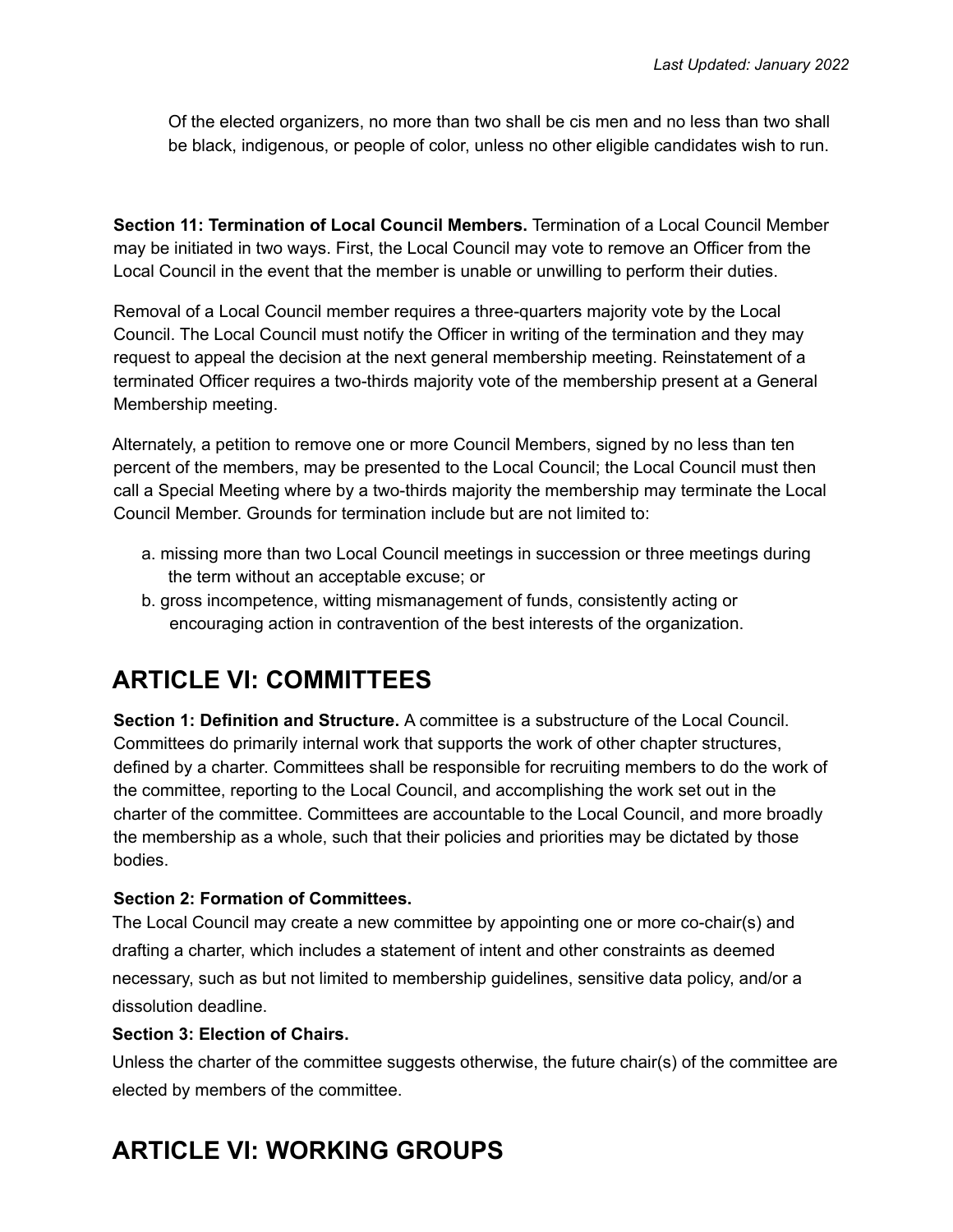**Section 1: Definition and Purpose.** A Working Group is a collection of members that engage in external political projects.

**Section 2: Formation of Working Groups.** A new working group may be formed by submitting a charter with the following information to the LC:

- 1. Name
- 2. Mission Statement and Rationale
- 3. At least one project with an outlined structure
- 4. A list of possible relevant projects
- 5. A list of five Seattle DSA members who are committed to participating in the work of this group, including two who are designated as co-chairs

After the LC ensures the proposal is in order, the proposed working group is then voted on at the next business meeting of membership.

Approved working groups must update and submit their charters to the LC annually to retain their status. The Secretary will let Working Groups know at least one month prior to the date their charter needs to be updated. Updates do not need to go through a business meeting.

**Section 3: Co-Chairs.** Every working group shall have two co-chairs, elected via a single transferable vote system. No more than one of the co-chairs shall be a cis man, and at least one shall be black, indigenous, or a person of color, unless no such candidates run for election. No co-chair shall chair any other committee or working group, unless no other eligible members wish to run.

Co-chairs shall be elected on a one year basis, and co-chairs shall not serve for more than two terms, unless no other members wish to run.

Co-chairs shall be responsible for acting as liaisons to the Local Council, running meetings, and serving as the body's points of contact to membership.

### **ARTICLE VII: CAUCUSES**

**Section 1: Definition and Purpose.** Caucuses are independent, unofficial formations of members within the Local. The Local encourages the formation of Caucuses to promote a vibrant democratic culture within the organization. With or without consent from or recognition by any official Local leadership or the Local itself, members may self-organize into temporary or permanent caucuses according to shared interests, affinities, and/or political goals. Caucuses may promote policies and actions for the Local to take on, and may challenge Local leadership and/or official Local policies.

**Section 2: Official Recognition.** A Caucus will be formally recognized by the Local in one or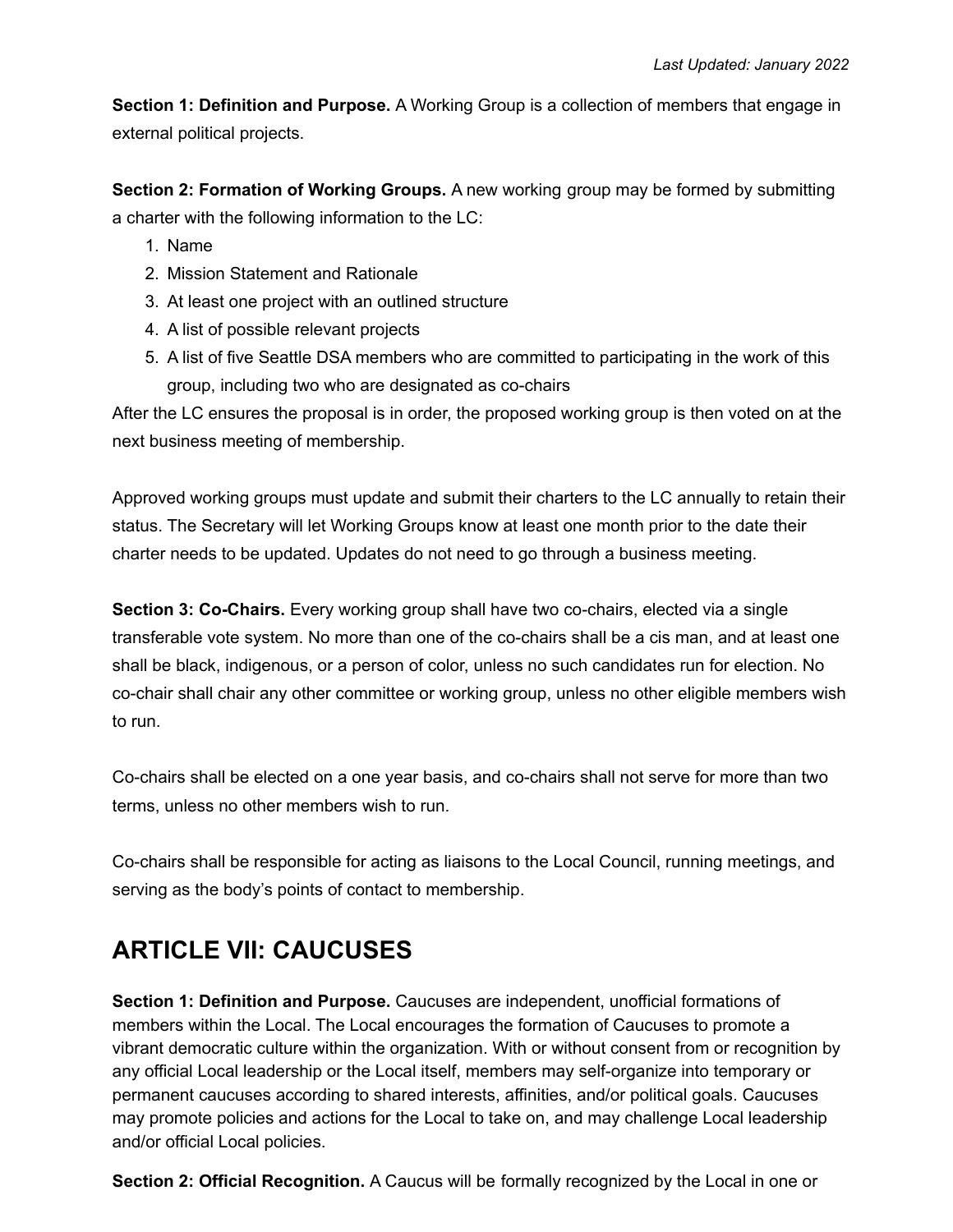more official media if no less than five members in good standing sign a mission statement that includes the name and purpose of the Caucus. This mission statement must be reaffirmed annually to retain formal recognition. The Local Secretary will be responsible for ensuring proper recognition.

### **ARTICLE VIII. BRANCHES**

**Section 1: Definition and Purpose.** Branches are geographical subgroups of the Local consisting of at least five full members in good standing. Branches may hold Informational Meetings, outreach events, and other gatherings where official business of the Local will not be conducted.

## **ARTICLE IX. DELEGATES**

**Section 1: Election.** Delegates to National, Regional, and State bodies shall be elected by the General Membership at a Special or General Meeting within ninety days of the Convention or other gathering at which delegates are needed. When scheduling a delegate election, the Local Council should always aim to minimize the cost of travel for elected delegates. The delegate election process will conform to DSA National bylaws and the National Convention calendar.

### **ARTICLE X: DUES**

**Section 1.** Pursuant to Article II, Section 5 of the National DSA Bylaws, the Local may institute, change, or abolish voluntary Local Dues by a majority vote of the Membership at a General Membership Meeting.

**Section 2:** Solidarity Fund. 10% of all Dues received by the local will be allocated to a Solidarity Fund. These funds will be reserved for bail payments, support for workplace organizing, and related needs, as approved by the Local Council.

### **ARTICLE XI. AMENDMENTS**

**Section 1:** The Bylaws must be amended by a two-thirds majority vote of members present at the Local Convention, or a General Meeting. Furthermore, the bylaws voted on at the October 3rd, 2017 General Meeting will be provisional for one year, and must be revisited by the General Membership during the 2019 Local Convention.

**Section 2:** For consideration at the Local Convention, amendments must be submitted to the Local Council at least thirty days before the Local Convention, and may be submitted by any two members in good standing. The Local Council shall publish all proposed amendments to the membership at that time.

The Local Council shall appoint a bylaws committee which will review submitted amendments and make recommendations to the Local Convention.

**Section 3:** For consideration at a General Meeting, amendments may be submitted by any